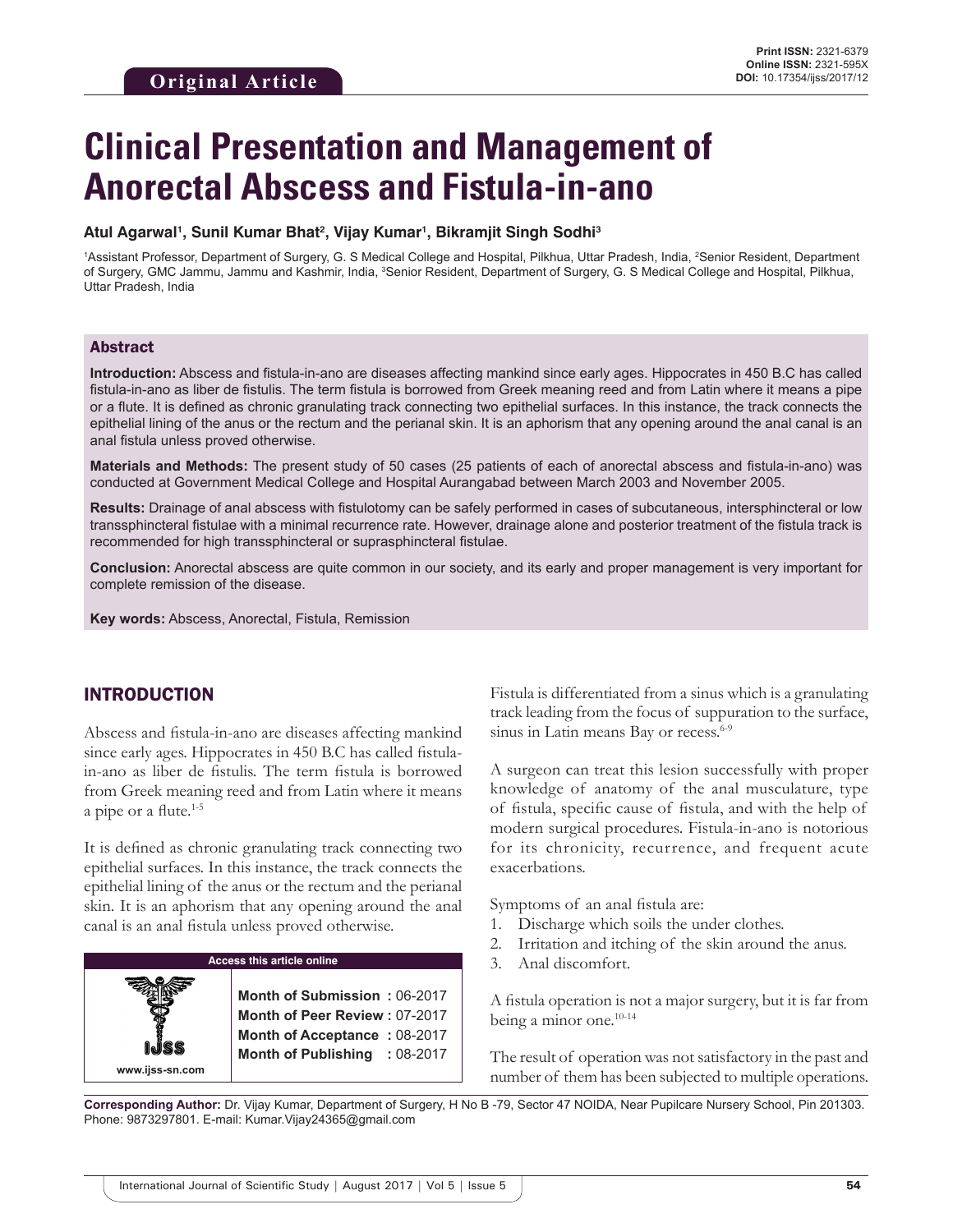It has been aptly said more reputations are lost in the treatment of fistula-in-ano then with any other operation the present study of 50 patients (25 each of anorectal abscess and fistula-in-ano) was conducted at Government Medical College and Hospital Aurangabad between March 2003 and November 2005.

## **Aims**

- 1. To study the different clinical presentation of anorectal abscess and fistula-in-ano.
- 2. To study the etiology of an anorectal abscess and fistula-in-ano.
- 3. To study the management of anorectal abscess and fistula-in-ano.
- 4. To study the complications and outcome anorectal abscess and fistula-in-ano.

# MATERIALS AND METHODS

The present study of 50 cases (25 patients of each of anorectal abscess and fistula-in-ano) was conducted at Government Medical College and Hospital Aurangabad between March 2003 and November 2005.

In every patient, detailed history and thorough physical examination was done.

Duration size and type of anorectal abscess were noted.

All the patients with fistula-in-ano were examined thoroughly for the number of external openings and their location as per the Goodsall's rule.

The position of internal opening was noted and the fistulae were classified in relation to anorectal ring.

Investigations such as routine hemogram blood sugar, stool examination, culture and sensitivity, and X-ray chest was done. ELISA for HIV 1 and 2 was done for all cases to rule out immunosuppression due to HIV infection.

Fistulography was done in five cases of suspected high anal fistulae and recurrent anal fistula.

All patients were subjected to operative procedure.

Histopathological examination of excised tracts was done in all cases of fistula-in-ano.

As per the histological examination reports, treatment was given along the established line.

All the patients were reexamined at the time of discharge and were followed in outpatient department regularly for any complaints such as wound behavior, discharge, and recurrence from 1 month to 2 years.

Pelvirectal abscesses were excluded from the present study. There was no case submucus abscess in this study as it is difficult to diagnose and by the time patient presents to the surgeon, the abscess is already drained into the anal canal.

## **Observation**

The present history of 50 patients (50 each of anorectal abscess and fistula-in-ano) was conducted at government medical college and hospital Aurangabad between March 2003 and November 2005.

## **Anorectal Abscess**

Of 25 patients of anorectal abscess, there were 23 males (92%) and two females (8%). The most common age group was 21-30 years with eight patients (32%), followed by five patients (20%) in the age group of  $31 = 40$  years. There were four patients (16%) in the age group of 1-10 years, and two patients (8%) each in age group of 11-20 years, 41-50 years, 51-60, and >60 years.

Pain and swelling were most common complaints in all patients.

Pain along with fever in five patients (20%) was the presenting feature. There were signs of septicemia in two patients. Diabetes mellitus was associated risk factor in four patients (16%). Hemorrhoids and anal fissure were seen in three patients (12%). There was previous history of anorectal abscess in three patients. Of these 25 patients, 20 patients (80%) were having perianal abscess and five patients (20%) were having ischiorectal abscess. There was no case of submucus abscess 11 patients (44%) had rightsided abscess, 12 patients (48%) had left-sided abscess and two patients had horseshoe anorectal abscess. Cefotaxime was given as a pre-operative antibiotic in 15 patients (60%), ciprofloxacin and tinidazole combination was given in five patients (20%), ampicillin in four patients (16%), and cefepime in one patient. 24 patients (94%) were operated in general anesthesia and one patient under spinal anesthesia. For all patients incision and drainage by cruciate incision was done in lithotomy position. The amount of pus drained was 40-60 ml in 11 patients (44%), and maximum amount of pus drained was 200 ml. *Escherichia coli* was the most common organism seen in pus culture in 16 patients (16%). Followed by *Staphylococcus aureus* in five patients (20%) and remaining patients (16%) showed mixed culture. Anaerobic organisms were seen in four patients. There was wide variation in post-operative use of antibiotics by different surgeons. Cefotaxime alone was given to five patients (20%), cefotaxime along with tinidazole to five patients (20%). Ofloxacin, ornidazole combination was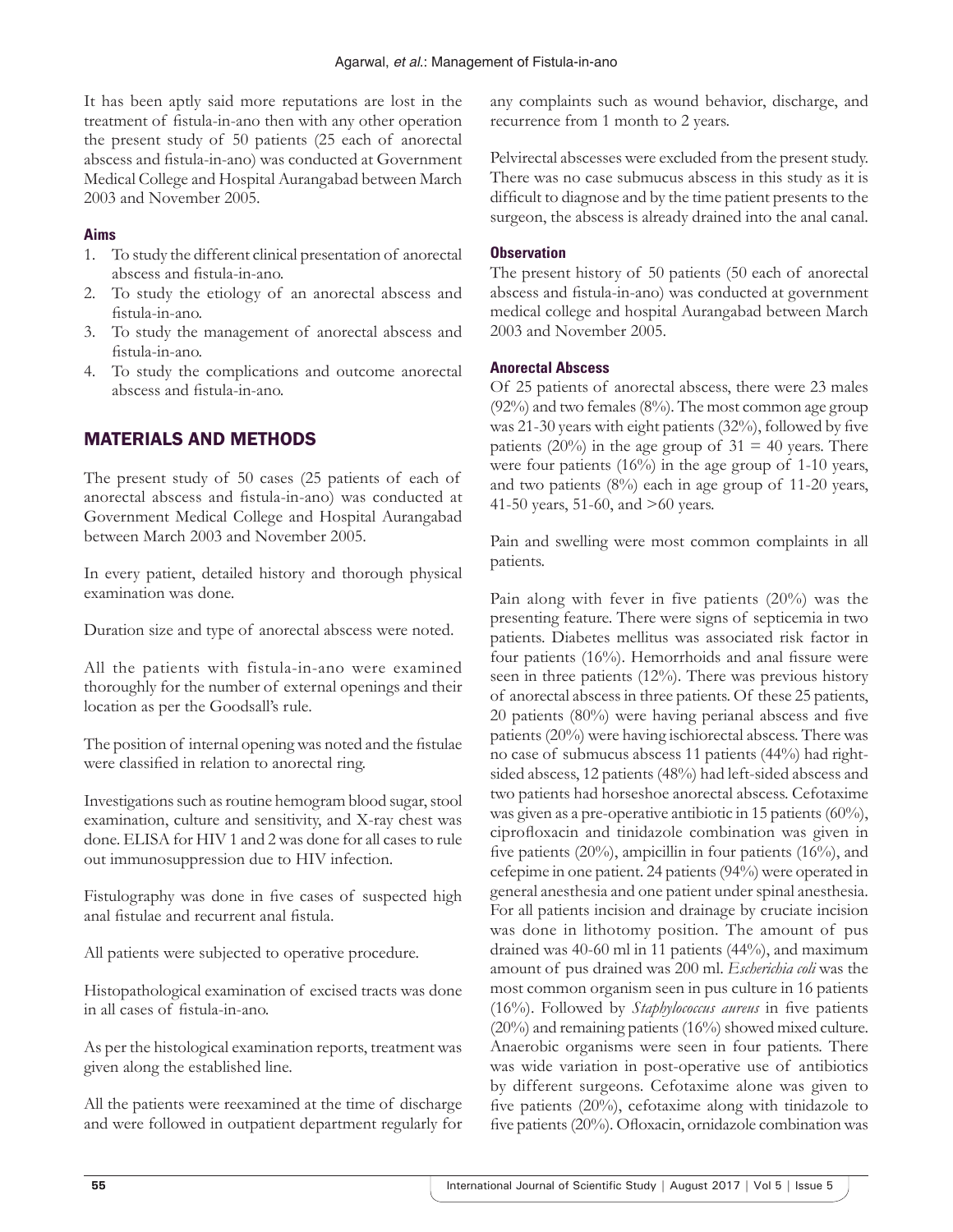given to three patients( 12%). Ciprofloxacin and Tinidazol combination to 5 patients 20%. Ampicillin alone was given to four patients (16%). One patient was given cefepime as post-operative antibiotics. All patients received antibiotics for minimum period of 7 days.

Pain was the most common post-operative complication observed in 19 in patients (76%), followed by soakage in seven patients (28%), retention of urine in four patients  $(16%)$ , and constipation in two patients  $(8%)$ .

All patients were followed from 1 week to 1 year. 24 patients (96%) had healthy granulation at 1-week follow-up, and one patient had poor granulation. 22 patients (88%) had healed wound at 1-month follow-up while one patient developed fistula-in-ano and one patient had recurrent abscess.

At 3-month follow-up, 19 patients (76%) had healed wound while three patients had recurrent perianal abscess (12%) and three patients (12%) developed fistula-in-ano. At 1-year follow-up, 12 patients had completely healed wound and rest 13 patient lost in the follow-up.

#### **Fistula-in-ano**

Out of 25 patients of fistula-in-ano, there were 22 male patients (88%), and three were female patients (12%).

Maximum incidence was observed in 41-50 years (32%) of age followed by six patients (24%) in age group of 31-40 years. There were five patients (20%) in the age group of 51-60 years. None of the patients were above 60 years of age.

## **DISCUSSION**

The present study comprising of 25 patients each of anorectal abscess and fistula-in-ano was conducted to evaluate different clinical presentation and management.

#### **Anorectal Abscess**

In the present study, there were 92% males and 8% females thus giving a male to female ratio of 11.5:1. Wilson 39 (1964) showed that the anorectal abscesses are twice more common in men as compared to women.

Goligher also found that anorectal abscess twice as common in the males as compared to females.

Mcdonald and Wilson (2003) showed a male to female ratio of 10.5:1. Our study showed high incidence in males as compared to females. In the present study, the most common age group was in third and fourth decade. Wilson showed that anorectal abscess presents in middle years of life. In the present study all patients had either pain or fever as there presenting complain. Goligher also showed that clinical symptoms are pain and swelling in almost all patients.

Marcus *et al.* noted perirectal pain as the most common presenting symptom in 98.9% of the patients. In the present study, 16% of the patients had diabetes mellitus, 12% patients had hemorrhoids and anal fissure and 12% of the patients had previous history of anorectal abscess.

Goligher had also given hemorrhoids and anal fissure as the proven risk factors for anorectal abscess.

In the present study, 80% of the patients had perianal abscess while 20% of them had ischiorectal abscess. There was no case of submucous abscess.

Goligher *et al.* studied 28 patients and found that 71%. Of the patients had perianal abscess and 29% of them had ischiorectal abscess.

William also showed incidence of 60% perianal abscess and 30% ischiorectal abscess. The present study was comparable with the studies done earlier.

Rusteikiena *et al.* found 68% patients having perianal abscess and 28.5% of the patients having ischiorectal abscess. Cefotaxime was given as pre-operative antibiotic in 16% of the patients. All patients were operated under general anesthesia. Incision and drainage were done by cruciate incision in lithotomy position. An 11-week average amount of pus drained was 40-60 cc in about half of the patients. In the present study, *E. coli* was the most common organism found in 64% of the patients followed by *S. aureus* in 20%. Mixed culture and anaerobic organisms were seen in 4 (16%) patients. Brook and Itzhak showed *E. coli* in 20%, *S. aureus* in 34% and remaining of the patients showed mixed culture. William showed that pus culture from anorectal abscess yields mixed culture. There was a wide variation in post-operative use of antibiotics depending on the choice of the surgeons and different antibiotic combinations were tried. Cefotaxime alone was given to 20% of the patients, cefotaxime along with tinidazole to 20% of the patients, ofloxacin, and omidazole combination to 12% of the patients and ciprofloxacin and tinidazole combination to 20% of the patients. Ampicillin was given to 16% of the patients and one patient received cefepime as postoperatively. All patients received antibiotics for minimum period of 1 week.

Pain was the most common complication (76%) in immediate post-operative period followed by soakage in 28%, retention of urine in 16%, and constipation in of the patients. The present study was comparable to previous studies.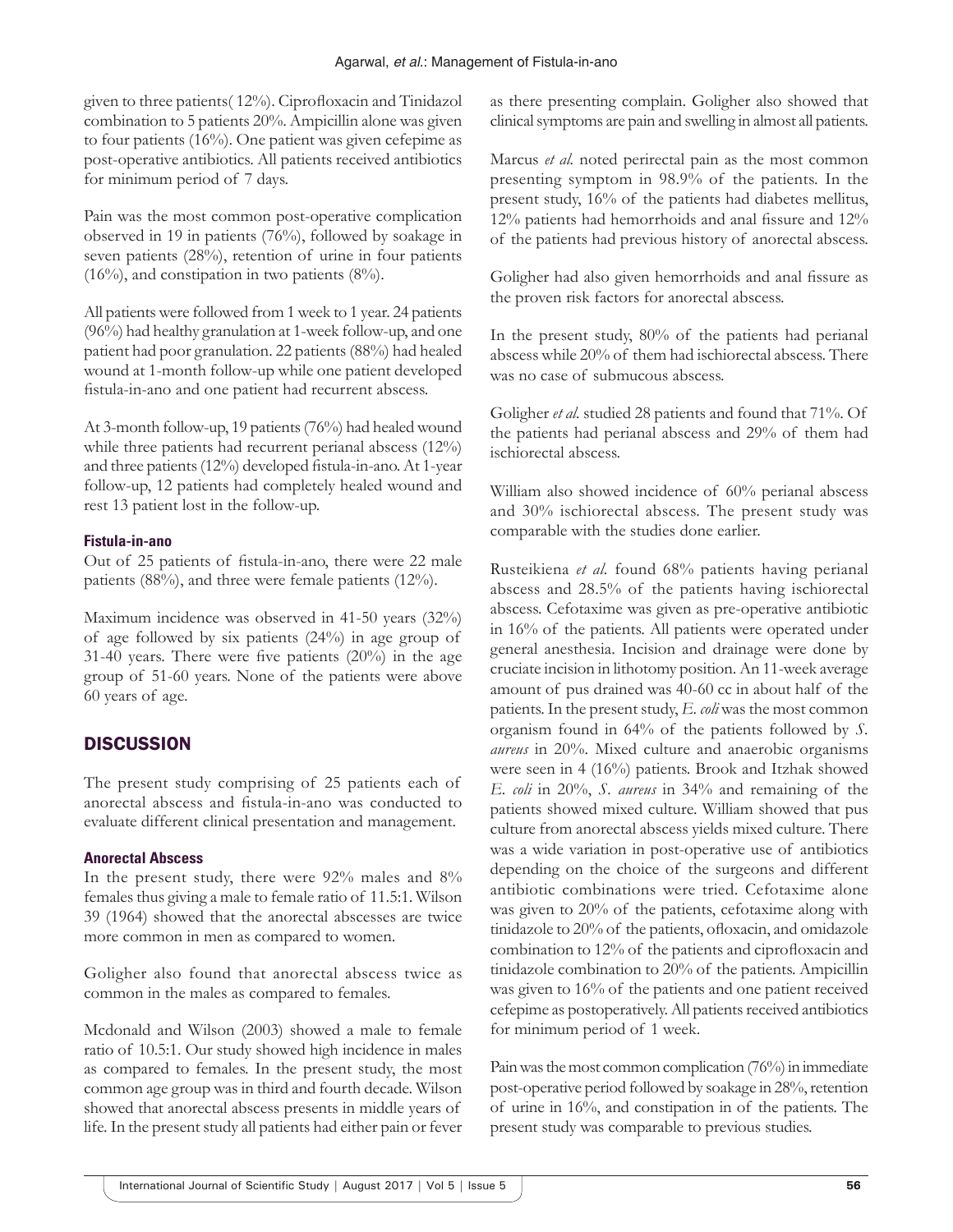#### **Fistula-in-ano**

In the present study, there were 88% males and 12% females thus male to female ratio was 7:1.

Benett (1962) showed males having incidence of anal fistula twice more common than in females.

Marks and Ritchie did clinical study or 791 mm patients treated at St. Mark's Hospital London or fistula-in-ano and showed male preponderance with ratio of 4.62:l.

Misra and Kapur showed in their study male to ferrule ratio of 7:1.

In the present study 72% of the patients were in the age group of 20-50 years with maximum number of patients in  $5<sup>th</sup>$  decade. Benett (1962) in his study showed greatest incidence in rinh decade, the remainder being evenly distributed on either side in diminishing number.

Deshpande *et al.* showed in their study that 75% of the patients with fistula-in-ano were between 20 and 50 years of age. We found the same incidence in the present study.

Marks and Ritchie in their study at St. Mark hospital London found three quarters of the patients in both sexes were aged between 30 and 59 years and anal fistula were uncommon in both very young and very old patients.

In the present study, discharge was the presenting complaint in all patients followed by pruritus along with discharge in 40% of the patients.

Marks and Ritchie at St. Mark's hospital London showed that discharging sinus followed by pruritus was the presenting complaint in most of the patients.

Mangual and Tudu showed in their study. Discharge in all the patients and pruritus in 75% of the patients.

In the present study a previous history of burst anorectal abscess was seen in 80% of patients, 8% had recurrent fistula in another, 8% had repetitive diarrhea and 8% had diabetes. Chicken at St. Mark's Hospital London found in there study that 27% of patients had an anal abscess drained and 12% had a history of burst open anal abscess.

Misra and Kapur in their study showed history drainage of anorectal abscess in all the patients. There were recurrent fistulas in 13% of the patients.

In the present study, 88% of the patients had low fistulain-ano while 12% had high fistula-in-ano.

Deshpande *et al.* encountered 60% low fistula and 23.5% high anal fistula in their study.

Mangual and Tudu showed prevalence of 65% or low and 35% of high anal fistulae.

Elsenhammer round that majority or fistulae (>90%) occur in the posterior half of anel canal. Misra and Kapur 1988 round in their study tit-1609's or the patients had posterior external Openings while 40% had anterior- external opening. They also found that 94.7% patients had single-external opening and 5.3% of the patients more than one-external opening. Mangual and Tudu found that fistulae were more common in posterior half (72.5%).

In the present study, 60% had right-sided fistula-in-ano and 28% had left-sided fistula-in-ano and 12% had horseshoe fistula-in-ano. Internal opening was palpable only in 44% of the patients. Misra and Kapur showed in their study that it was possible to negotiate the internal opening in 90% of the patients of hamla-inano and remaining 10% had internal opening either high up in the anal canal or it is blocked.

Exelyte an oral saline laxative (registered trade mark of Sterling laboratory marketed by USV limited) bowel preparation was given preoperatively along with cefotaxime to almost all the patients.

In the present study, fistulectomy with primary closure was done in 36% of the patients while fistulectomy with wound left open in 60% of the patients. Anal biopsy was taken in one patient (4%) of fistula-imam with carcinoma anal canal.

Histopathological examination showed chronic nonspecific inflammation 24 patients and one patient had squamous cell carcinoma grade II.

Malignancy can develop in long standing iistulzeinano and anorectal malignancies can also present with hstulein-ano.

# RESULTS

Drainage of anal abscess with fistulotomy can be safely performed in cases of subcutaneous, intersphincteral, or low transsphincteral fistulae with a minimal recurrence rate. However, drainage alone and posterior treatment of the fistula track is recommended for high transsphincteral or suprasphincteral fistulae.

# **CONCLUSION**

Anorectal abscess are quite common in our society, and its early and proper management is very important for complete remission of the disease.